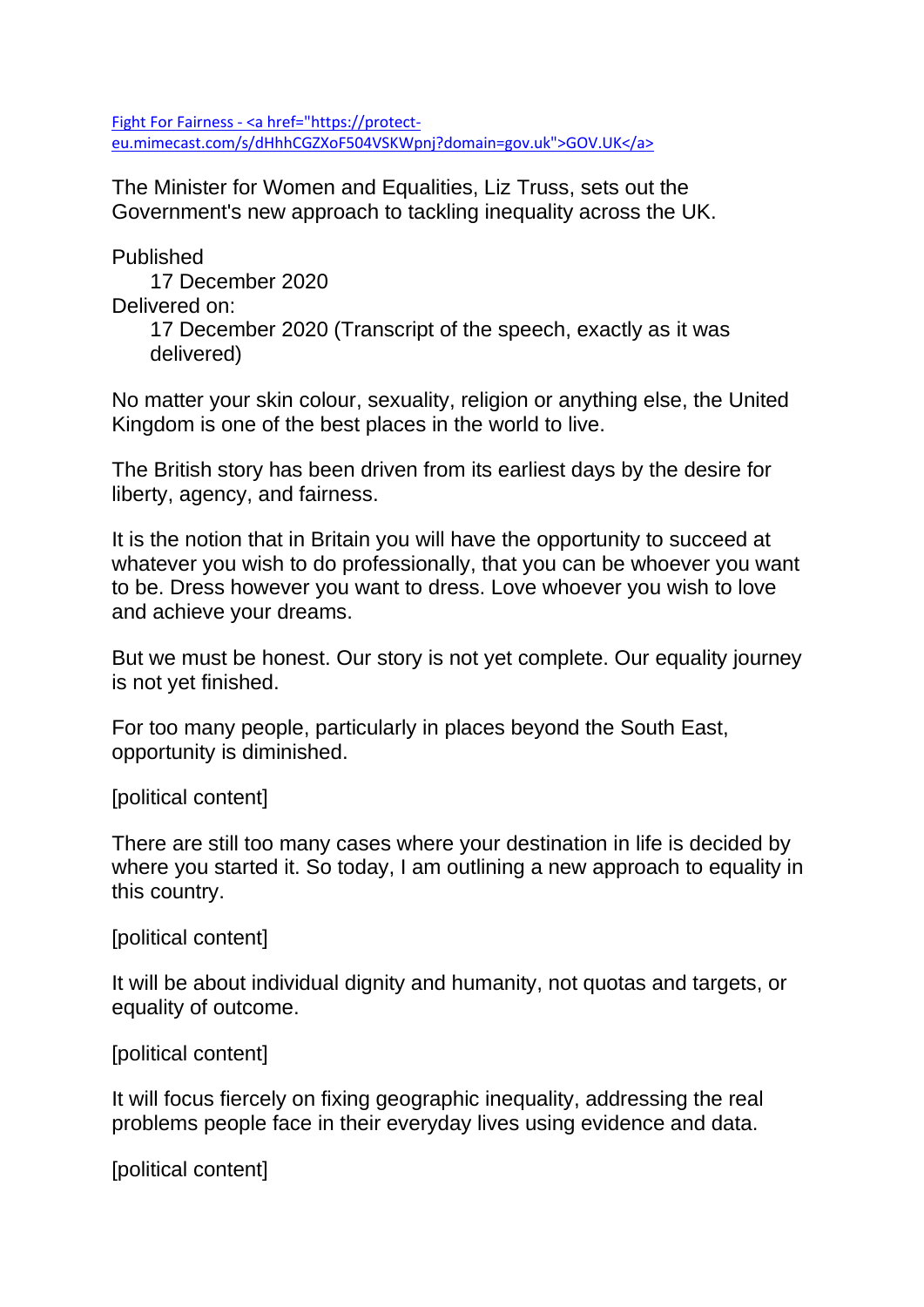Things must change and things will change.

This new approach to equality will run through the DNA of this government.

For me, it is a moral and practical mission.

Just as our forebears fought for change, we must fight for change again – challenging what is unfair and unjust today.

It is not right that having a particular surname or accent can sometimes make it harder to get a job.

It is appalling that pregnant women suffer discrimination at work. Or that women may be encouraged to dress in a certain way to get ahead.

Or that some employers overlook the capabilities of people with disabilities.

It is outrageous in the 21st century that LGBT people still face harassment in public spaces.

As well as being a moral problem, it is shameful we are squandering so much talent.

- If women opened businesses at the same rate as men we could add £250bn to the economy.
- If people of every ethnic group were fully represented across the labour market, that would mean an extra £24 billion of income a year.
- If businesses were fully accessible for disabled consumers, they could benefit from an estimated £274 billion a year in spending power.

We can ill afford to waste this potential as we recover from Covid and build back better.

Our new approach to equality will be based on the core principles of freedom, choice, opportunity, and individual humanity and dignity.

We will move well beyond the narrow focus of protected characteristics and deliver real change that benefits people across our United Kingdom.

We will do this in three ways.

First, by delivering fairness through modernisation, increased choice and openness.

Second, by concentrating on data and research, rather than on campaigning and listening to those with the loudest voices.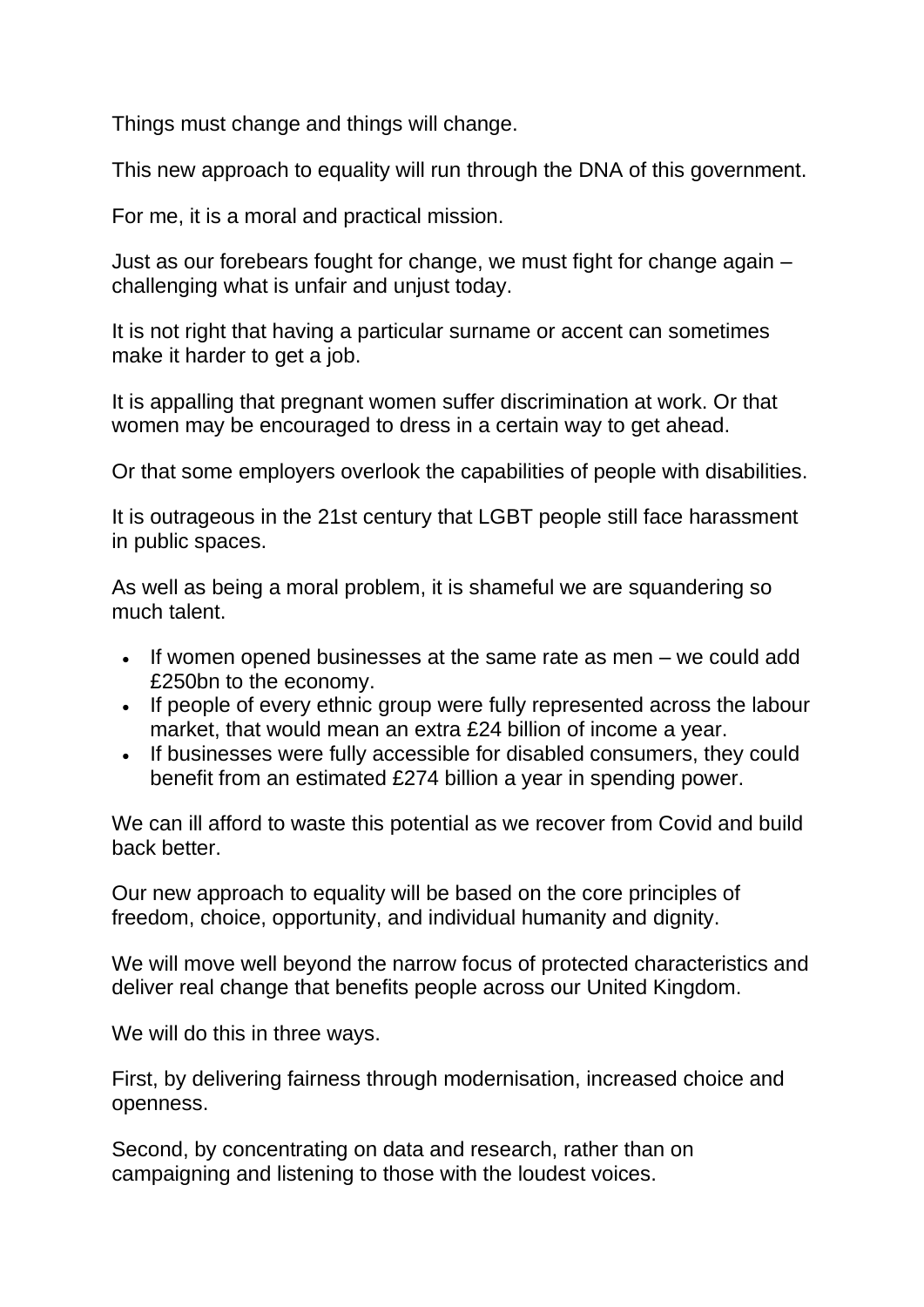And third, by taking our biggest and broadest look yet at the challenges we face, including the all too neglected scourge of geographic inequality.

Now is the time to root the equality debate in the real concerns people face, like affording a home, getting to work, going out safely at night, ending discrimination in our offices, factories and shop floors, and improving our schools so every child has a good chance in life.

It is our duty to deliver, because if right-thinking people do not lead the fight for fairness, then it will be led by those whose ideas don't work.

## [political content]

In addition, this focus on groups at the expense of individuals has led to harmful unintended consequences.

## [political content]

Study after study has shown that unconscious bias training does not improve equality, and in fact can backfire by reinforcing stereotypes and exacerbating biases.

That's why this week we announced we will no longer be using it in government or civil service.

## [political content]

Too often, the equality debate has been dominated by a small number of unrepresentative voices, and by those who believe people are defined by their protected characteristic, and not by their individual character.

This school of thought says that if you are not from an 'oppressed group' then you are not entitled to an opinion, and that this debate is not for you.

I wholeheartedly reject this approach.

Equality is something everybody in the United Kingdom should care about and something all of us have a stake in.

So, I am calling time on "pink bus" feminism, where women are left to fix sexism and campaign for childcare.

Rather than virtue signalling, or campaigning, this government is focused on delivering a fairer and more transparent society that works for all and that delivers genuine equality of opportunity.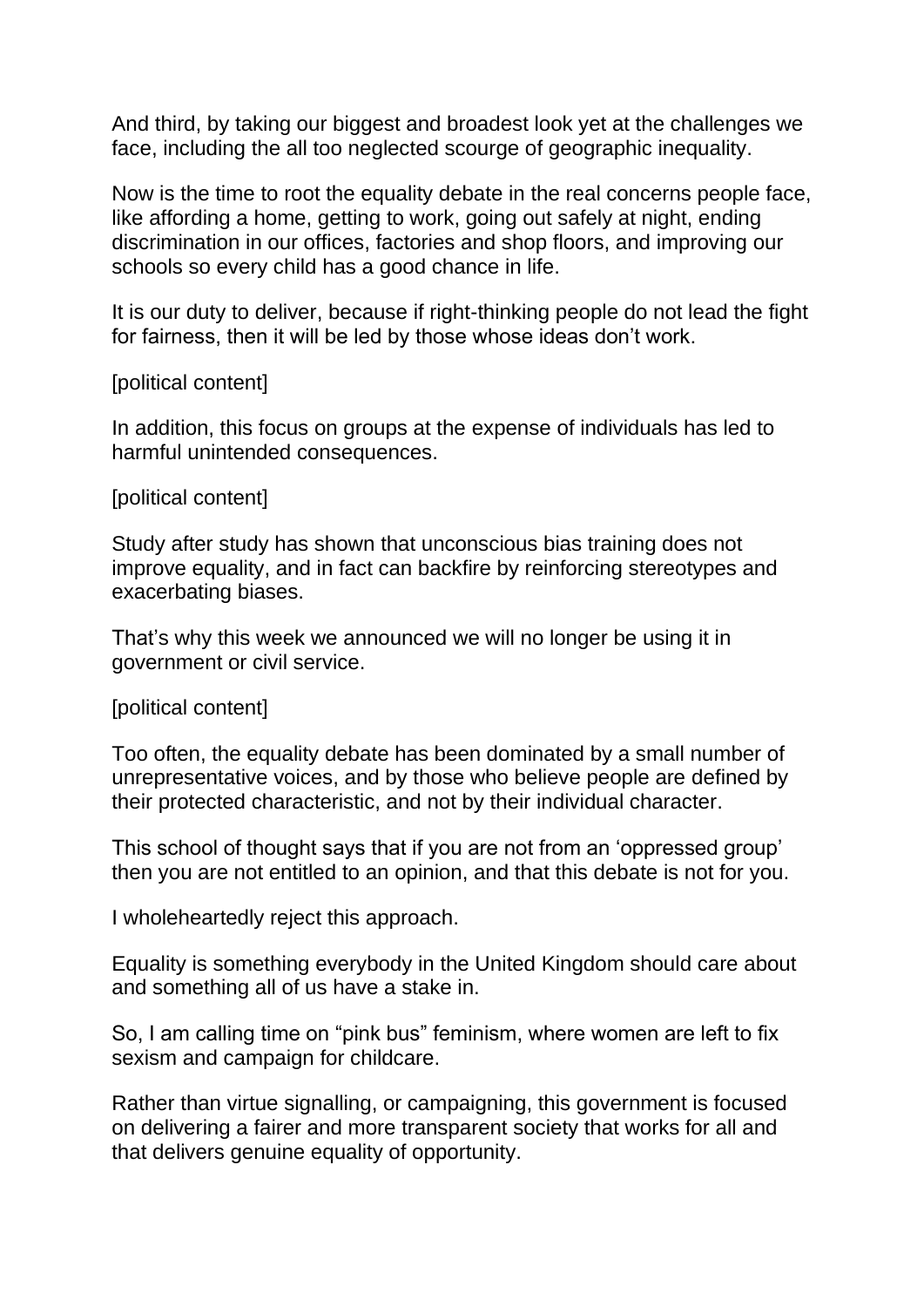The work of American academic Iris Bohnet shows that modernising and making organisations more transparent is the best way to tackle inequality.

When things are opaque, it benefits those who know how to game the system.

We know that when companies publish their wage ranges, it leads to more equal starting points for men and women.

We know that automatic promotions based on performance help level up opportunities for women in the workplace, overcoming the barriers that make women less likely to put themselves forward for promotion.

And we know that evidence-driven recruitment in a clear and open structure is more effective than using informal and ad hoc networks.

On the other hand, techniques like unconscious bias training, quotas and diversity statements do nothing to make the workplace fundamentally fairer.

By driving reforms that increase competition, boost transparency and improve choice, we can open up opportunities.

This is the approach we will be taking across government.

It is fundamentally important that the role of Equality Minister is held by someone who also has another Cabinet job, as I do with Trade.

This ensures equality is not siloed, but is instead the responsibility of the whole government and all our elected representatives.

For example, the Academies Act 2010 meant good free schools were established across England and more children had the opportunity of a great education. The 1980 Housing Act empowered over two million people to get on the housing ladder, and the independent taxation of women in 1988 gave wives control of their own money.

All of these reforms promoted equality by giving people greater agency over their own lives and making systems more transparent.

For example, we know that students from poorer backgrounds are more likely to achieve better grades than they were predicted, and they lose out in the current university admissions system which is based on predicted grades.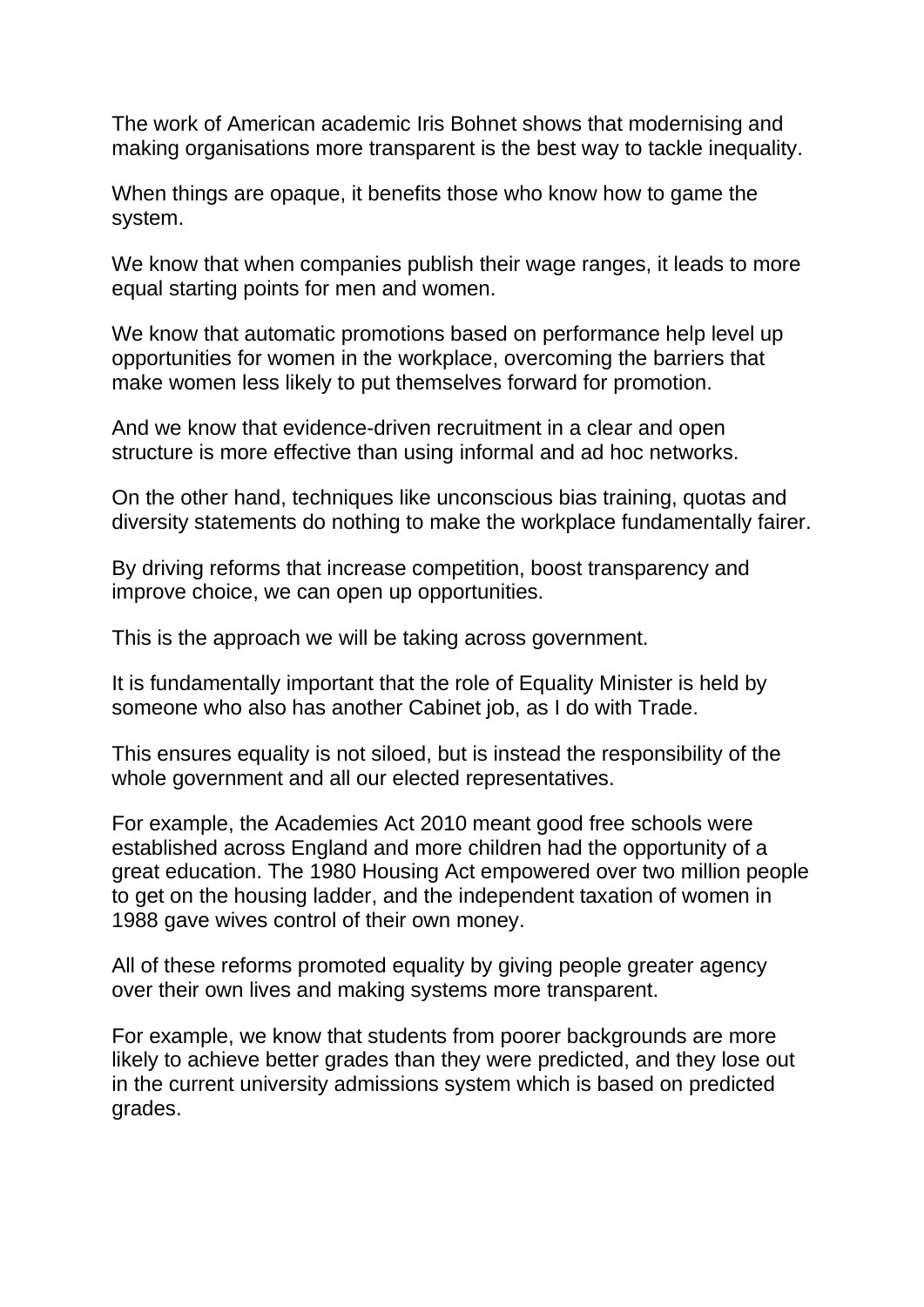That is why Gavin Williamson is right to base the university admissions system on the actual grades students achieve, making sure that students from lower income backgrounds have a fairer shot at university.

In the workplace, we know that flexible working improves productivity and helps people to combine work with other responsibilities.

That is why I will be working with Alok Sharma, the Business Secretary, to enable more flexible working – not just as a necessity amid the Covid crisis but to empower employees.

The best way to reduce unfairness in our society is through opening up opportunities for all.

This is the level playing field we should be talking about.

And we are going to make sure that this level playing field is properly enforced.

That is why I am appointing a new chair and a wide variety of commissioners to the Equality and Human Rights Commission to drive this agenda forward.

I am proud we have Baroness Kishwer Falkner, David Goodhart, Jessica Butcher, Su-Mei Thompson and Lord Ribeiro, all of whom are committed to equality and ready to challenge dangerous groupthink.

Under this new leadership, the EHRC will focus on enforcing fair treatment for all, rather than freelance campaigning.

To make our society more equal, we need the equality debate to be led by facts not by fashion.

Time and time again, we see politicians making their own evidence-free judgements.

[political content]

My superb colleague Kemi Badenoch is leading work on the Commission on Race and Ethnic Disparities, established by the Prime Minister.

We should heed the warning from its chair, Dr Tony Sewell, who wrote last month that they have uncovered "a perception of racism that is often not supported by evidence" and that "wrong perceptions sow mistrust".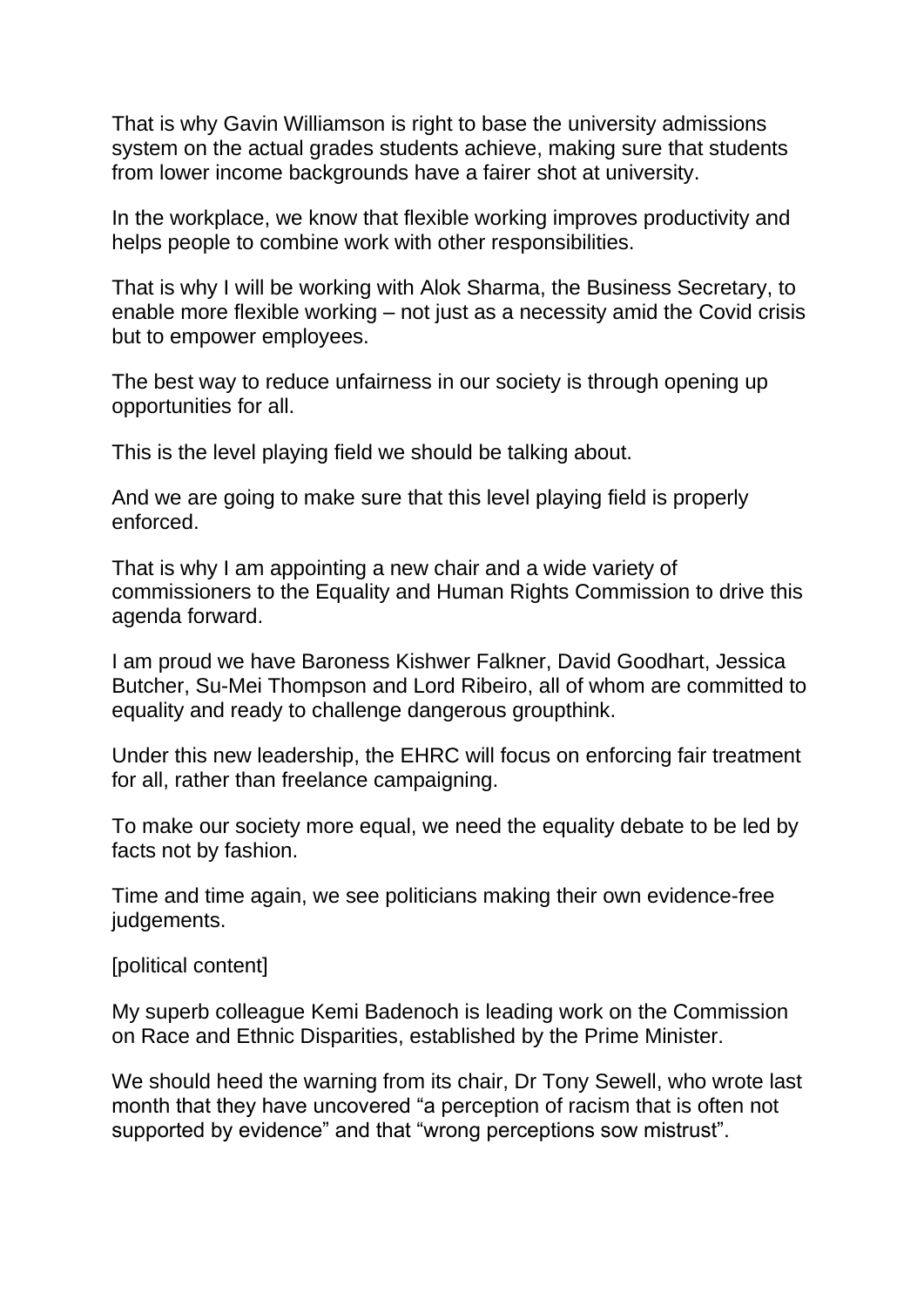This does not mean we don't recognise people's stories about their individual lives or believe that their experiences of discrimination are not real. It means that we can and must have an equality agenda that is driven by evidence.

Today I am announcing that the Equality Hub will embark on the Government's biggest, broadest and most comprehensive equality data project yet, and it will closely coordinate with the work of CRED (Commission on Race and Ethnic Disparities).

Over the coming months, we will look across the UK to identify where people are held back and what the biggest barriers are.

We will not limit our fight for fairness to the nine protected characteristics laid out in the 2010 Equality Act, which include sex, race and gender reassignment.

While it is true people in these groups suffer discrimination, the focus on protected characteristics has led to a narrowing of the equality debate that overlooks socio-economic status and geographic inequality.

This means some issues – particularly those facing white working-class children – are neglected.

This project will broaden the drive for equality and get to the heart of the barriers people face. It will report its initial findings in the summer.

In addition to race, sex, disability and religion, it will also look at issues around geography, community and socio-economic background.

It will deliver a new life-path analysis of equality from the perspective of the individual, not groups. Using longitudinal data sets will help us understand where the real problems lie.

There is a deeper wage gap between London and the regions than between men and women, with an average full-time salary a third higher in the capital than the North East of England.

There are lower employment rates, pay packets and life expectancy across the North than the South. At the same time, average median hourly earnings in the South West are only just over two thirds of those in London.

That is why the equality agenda must be prosecuted with fierce determination and clarity of purpose up and down the country, not just in London boardrooms and Whitehall offices.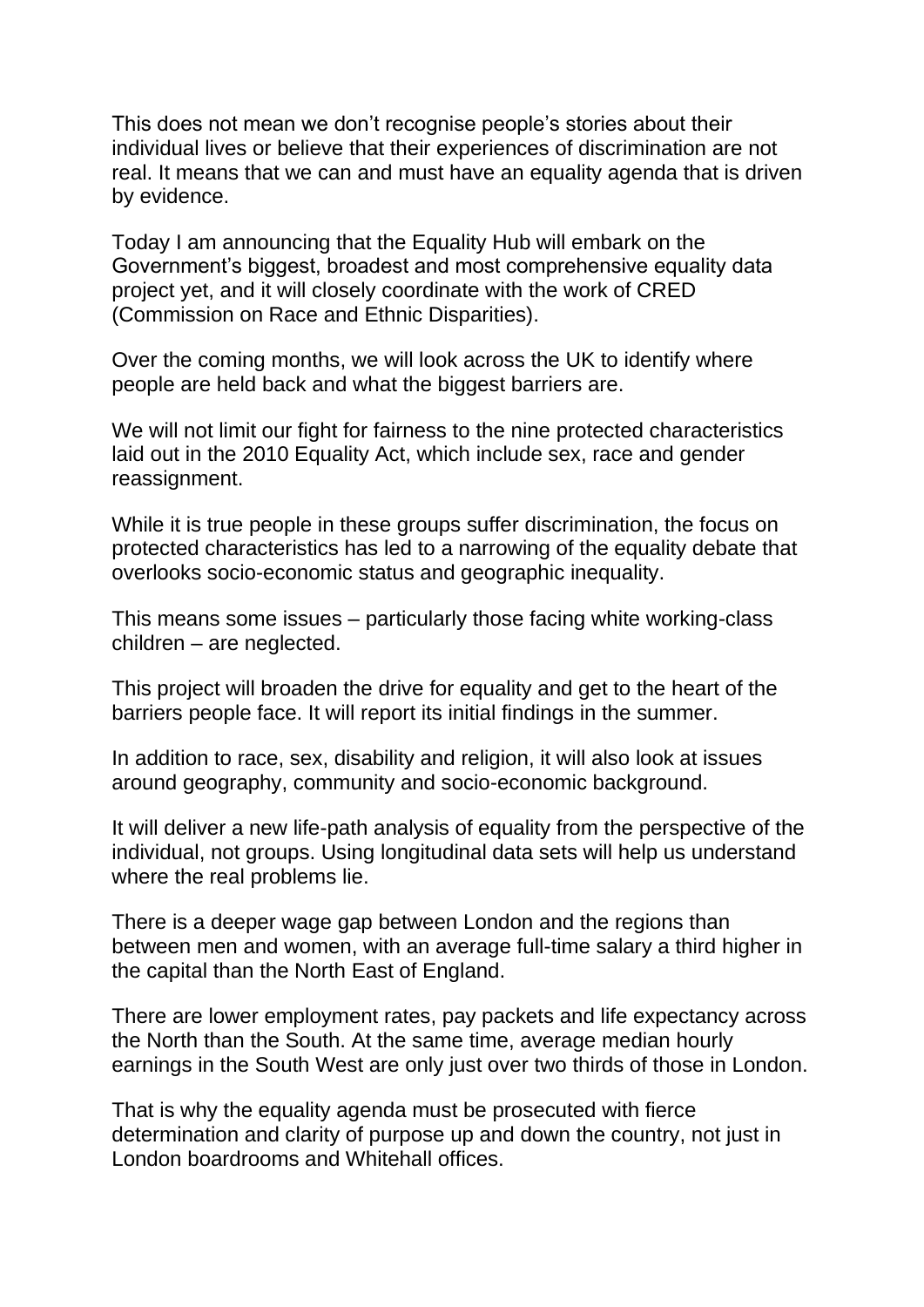Whether that is making the case for free schools in deprived areas or using data to help regional businesses attract investment.

We will use the power of evidence to drive reform and give people access to the facts so they can push for change.

We will drive this action from the North of England, where we will be moving the Equality Hub.

And I am delighted to announce that we are also taking on sponsorship of the Social Mobility Commission, to give this agenda real teeth and coherence.

The whole of government will be  $-$  and is  $-$  totally committed to this agenda. The Treasury is revising its Green Book so that it judges infrastructure investment fairly across the UK, no longer seeing – for example – faster broadband as a better investment in Surrey than South Lanarkshire.

The Department for Education is going to extra lengths to create academies and free schools outside London. And in housing, we are working to increase opportunities for home ownership across the country.

This is just the start. There is much more we will be doing to make our country fairer and give people agency over their own lives.

This fight for fairness goes beyond our shores.

Next year, the United Kingdom will use its presidency of the G7 to ramp up its work worldwide with like-minded allies to champion freedom, human rights and the equality of opportunity.

The UK is co-leading the new global Generation Equality Action Coalition on Gender Based Violence, and co-chairing the Equal Rights Coalition.

In that role, we will be holding our International LGBT conference, on the theme of Safe to Be Me.

We are working internationally to bring an end to child marriage and are supporting international programmes to end the abhorrent practice of Female Genital Mutilation.

We need to make progress across the world and at home as a fairer world and a fairer Britain go hand in hand.